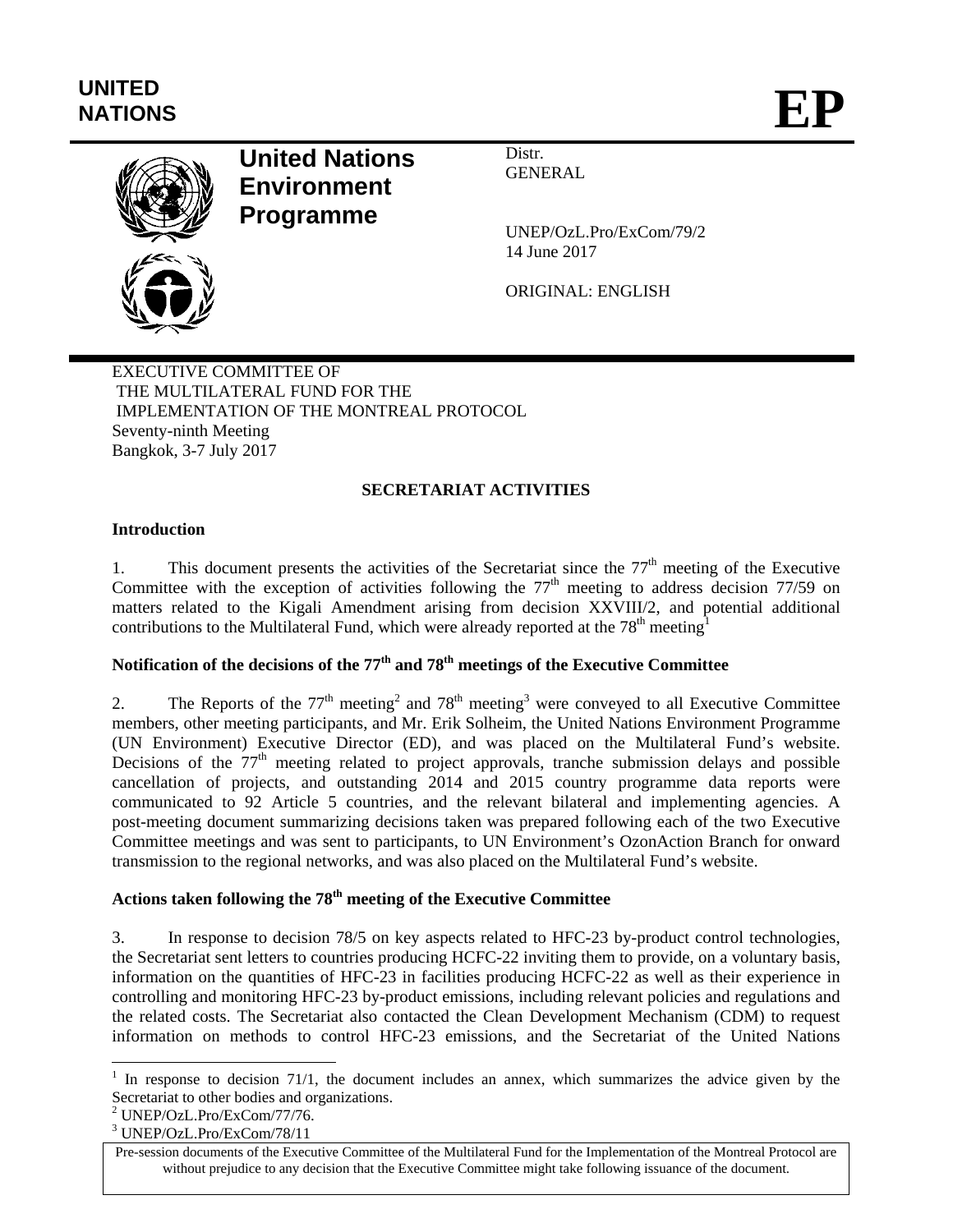Framework Convention on Climate Change to request information on approved monitoring methodologies of HCFC-22 production and HFC-23 emissions. The information provided was included in the relevant document<sup>4</sup> to the  $79<sup>th</sup>$  meeting.

# **Preparation for the 79th meeting of the Executive Committee**

4. Logistic arrangements were made for the 79<sup>th</sup> meeting, to be held in Bangkok from 3-7 July 2017<sup>5</sup>. The Secretariat prepared the documents for the  $79<sup>th</sup>$  meeting<sup>6</sup> as listed in document UNEP/OzL.Pro/ExCom/79/Inf.1. The Secretariat also prepared four documents for the meeting of the Sub-group on the Production Sector, which would take place in the margins of the  $79<sup>th</sup>$  meeting.<sup>7</sup> The Secretariat also reviewed and updated databases, summary documents and operational guidelines.<sup>8</sup>

5. A site containing meeting documents in Arabic, Chinese, English, French, and Spanish, and logistical information for the  $79<sup>th</sup>$  meeting was created in the Multilateral Fund public website.

#### **Meetings attended and missions undertaken**

Missions of the Chief Officer

# *Nairobi (Kenya) 11 – 18 February 2017*

6. Upon the invitation of the Executive Office, the Chief Officer visited UN Environment headquarters where he met with the staff of the Executive Office and had the opportunity to brief the ED and the Deputy ED on the Montreal Protocol and Multilateral Fund following the Kigali Amendment. The visit also allowed the Chief Officer to discuss various administrative matters with the Office for Operations and Corporate Services and discuss the rotational staff policy with the Acting Chief of the Human Resources Management Service.

7. The Chief Officer had the opportunity to discuss matters related to the Kigali Amendment with the Executive Secretary of the Ozone Secretariat and pay a courtesy visit to the Director of the Regional Office of Africa. He also met with the staff of the Compliance Assistance Programme Africa team to discuss ongoing projects.

8. During his visit the Chief Officer together with the Treasurer met with the Ambassadors of Greece and Israel to follow up on outstanding contributions.

1

<sup>4</sup> UNEP/OzL.Pro/ExCom/79/48

<sup>&</sup>lt;sup>5</sup> Letters of invitation were sent to members of the Executive Committee, the President of the Bureau of the Twenty-eighth MOP, the President and Vice President of the Implementation Committee under the Non-Compliance Procedure of the Montreal Protocol, the Executive Director of UN Environment, the Executive Secretary of the Ozone Secretariat, the implementing agencies, the Global Environment Facility (GEF), and non-governmental organizations.

<sup>&</sup>lt;sup>6</sup> The provisional agenda was prepared in consultation with the Chair and Vice-Chair of the Executive Committee. The Status of contributions and disbursements and the Status of additional contributions were prepared jointly with the Treasurer of the Fund.

 $\frac{7}{1}$  Limited distribution documents for the Sub-group are available on a restricted area of the website for members of the Executive Committee. Restricted documents were sent by email to members of the Sub-group on the Production Sector.

 $8$  Inventory of approved projects as of April 2017; Policies, procedures, guidelines and criteria as of April 2017; the guide for the preparation of stage I of HPMPs; the guide for the presentation of the tranches of HPMPs; the guide for preparation of stage II of HPMPs; the guide for the presentation of stage II of HPMPs; the guide for the presentation of tranches of HCFC production sector phase-out management plans (HPPMPs); the guide on preparing institutional strengthening projects; and the guide for preparation of the surveys of ODS alternatives and presentation of the resulting data.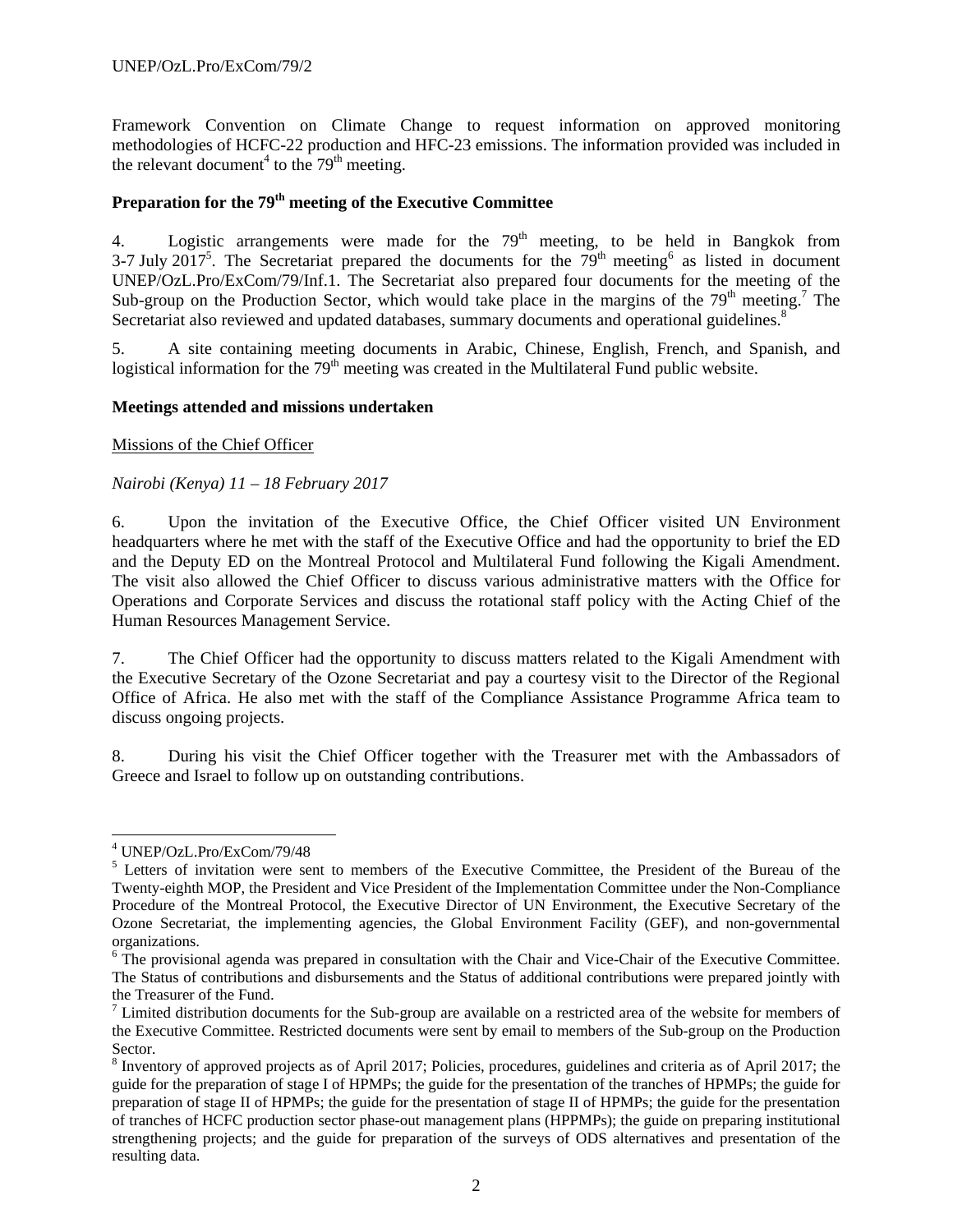# *Agra (India) 20 – 27 May 2017*

9. The Chief Officer participated in the network meeting for the South Asia National Ozone Officers. He gave an opening address and made one presentation on recent decisions of the  $77<sup>th</sup>$  and 78th meetings and a second one on the preliminary results of the ODS alternative surveys funded by the Multilateral Fund. He also attended the Ozone2Climate (O2C) Technology Roadshow that was organised by the Ministry of Environment, Forest and Climate Change of the Government of India and UN Environment which had been organized back to back with the regional network meeting.

10. The mission provided the Chief Officer with the opportunity to have brief discussions with representatives of the Government of India on issues related to the Montreal Protocol and the Multilateral Fund. The Chief Officer also had bilateral discussions with the representative of the Government of Maldives on issues related to the phase-out of HCFCs used in fishing vessels.

# Missions of other staff

# *Las Vegas, Nevada (United States of America) 30 January to 2 February 2017*

11. Two senior programme officers attended the AHRI  $Expo<sup>9</sup>$  2017 and where they held discussions with representatives from different enterprises in the refrigeration and air-conditioning (RAC) industries. They also attended a side event organized by UN Environment and the AHRI entitled "Lower-GWP Alternatives for High Ambient Conditions; Are We Ready?" which provided information and updates on potential technologies available for countries with high ambient temperatures and the on-going project being implemented jointly by UNIDO and UN Environment (Promoting low-global warming potential refrigerants for air-conditioning sectors in high ambient temperature countries (PRAHA)). The senior programme officers also participated in the Sustainable Technologies for Stationary Air Conditioning Workshop organized by the Climate and Clean Air Coalition (CCAC), the Governments of Canada, Germany, and the United States of America, and the Alliance for Responsible Atmospheric Policy.

12. The senior programme officers also took the opportunity to hold discussions with implementing agencies in the margins of the meetings on submissions for the  $79<sup>th</sup>$  meeting.

#### *Ningbo Shaoxing, Jiaxing, and Shanghai (China) 8 – 16 April 2017*

13. Following an invitation from the Deputy Director General of the Foreign Economic Cooperation Office of the Ministry of Environmental Protection of China, three programme officers travelled to China to study lessons learned from stage I of the HCFC phase-out management plan (HPMP) for China in regard to the upcoming implementation of stage II of the HPMP and the Secretariat's review of proposals for stage II of the HPMPs for other relevant countries, and the work related to the HFC-23 emissions control following decision XXVIII/2. The programme officers visited several enterprises including those manufacturing air-conditioning equipment using HFC-290 technology and extruded polystyrene foam using  $CO<sub>2</sub>$  technology, an enterprise developing compressors for HFO-1234ze and other low-GWP alternatives, and also a polyurethane foam system house commercializing (pre-blended hydrocarbons), a vocational college where 1,000 HC-290-based room air-conditioners are installed, and a HCFC-22 producer with an HFC-23 destruction facility.

14. The programme officers also attended the launch of stage II of the industrial and commercial refrigeration and air-conditioning sector plan for China, and participated in the workshop on R-290 in the air-conditioning industry (10 April 2017) and the 2017 Ozone2Climate Industry Roundtable in Shanghai

<sup>&</sup>lt;sup>9</sup> The International Air-Conditioning, Heating, Refrigerating Exposition is an annual event which hosts exhibitors from the heating, ventilation, air-conditioning and refrigeration sector. It is co-sponsored by the American Society of Heating, Refrigerating and Air-Conditioning Engineers (ASHRAE) and Air-Conditioning, Heating and Refrigeration Institute (AHRI), and is held concurrently with ASHRAE's Winter Conference.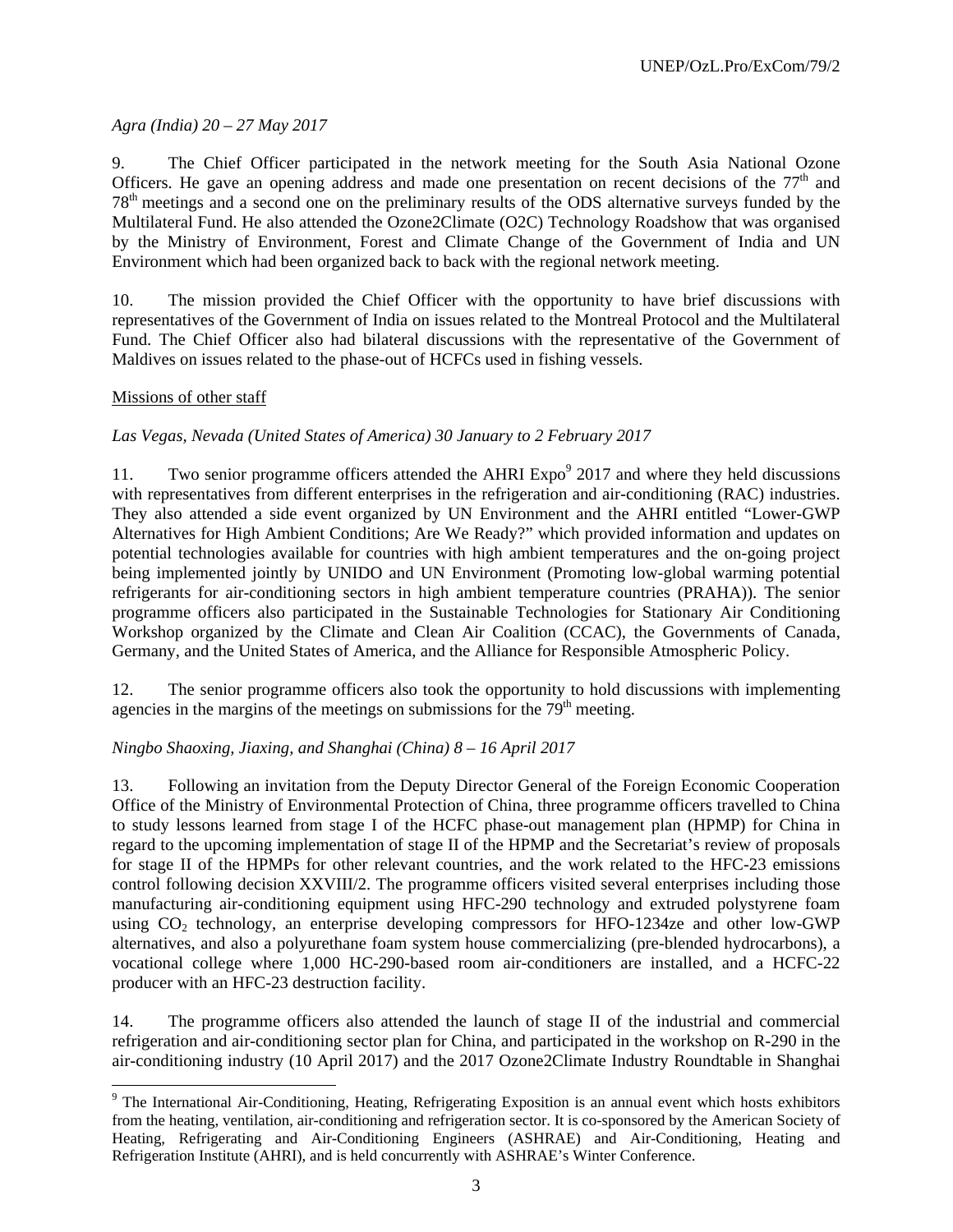(13 April 2017), and an International Exhibition on refrigeration and air-conditioning equipment. A programme officer gave an opening speech at all these events.

# *Bangkok (Thailand) 16 – 20 April 2017*

15. The Senior Administrative and Fund Management Officer and Information Technology Officer travelled to Bangkok to make logistical and administrative arrangements for the  $79<sup>th</sup>$  meeting.

#### Meetings of regional network of ozone officers

16. The Secretariat participated in the following network meetings where the participating officer made presentations on the key decisions of the  $77<sup>th</sup>$  and  $78<sup>th</sup>$  meetings:

- Joint Network Meeting for National Ozone Officers for English-speaking and French-speaking Africa and Thematic Meeting on the Kigali Amendment from 20-24 March 2017 in Abidjan, Côte d'Ivoire;
- Network Meeting for the West Asia National Ozone Officers from 26-27 April 2017 in Dead Sea, Jordan;
- Network Meeting of the Southeast Asia and the Pacific (SEAP) National Ozone Officers and Thematic Workshop on the Kigali Amendment from 2-5 May 2017 in Phuket, Thailand; and
- Annual Meeting of the Regional Ozone Network for Europe and Central Asia from 10-12 May 2017 in Ohrid, The former Yugoslav Republic of Macedonia.

17. The Secretariat gave presentations by Skype to the network meetings for the Pacific Island Countries (9-12 April 2017), and the English Caribbean and Haiti (15-19 May 2017).

#### Monitoring and evaluation

18. The Senior Monitoring and Evaluation Officer and a consultant travelled to Brazil from 8-12 May 2017 as part of the field work for the second phase of the evaluation of chiller projects with co-funding modalities. A field mission to Jordan was also undertaken by a consultant from 1-5 May 2017. Other missions related to the evaluation will be carried out in Argentina, Colombia, Cuba, the Philippines and the Sudan between June and August 2017.

#### Staffing and recruitment

19. Mr. Munyaradzi Chenje, who was appointed as Deputy Chief Officer, took up his position on 15 May 2017.

20. Following the upgrade of four P3 positions (decision 77/63(b)(ii)) the posts for Chief, Information Systems Unit, Information Management Officer, and Programme Management Officers (two positons) were advertised in Inspira. The recruitment process for two of the positions was completed. Applications for the other two positions are currently under review.

21. The positions for Programme Management Assistant (G5) and Information Technology Assistant (G6) were advertised in Inspira and applications for the positions are currently under review. Following decision 77/63(b)(ii) the two General Service positions reclassified at the G6 level are pending further review of the job descriptions.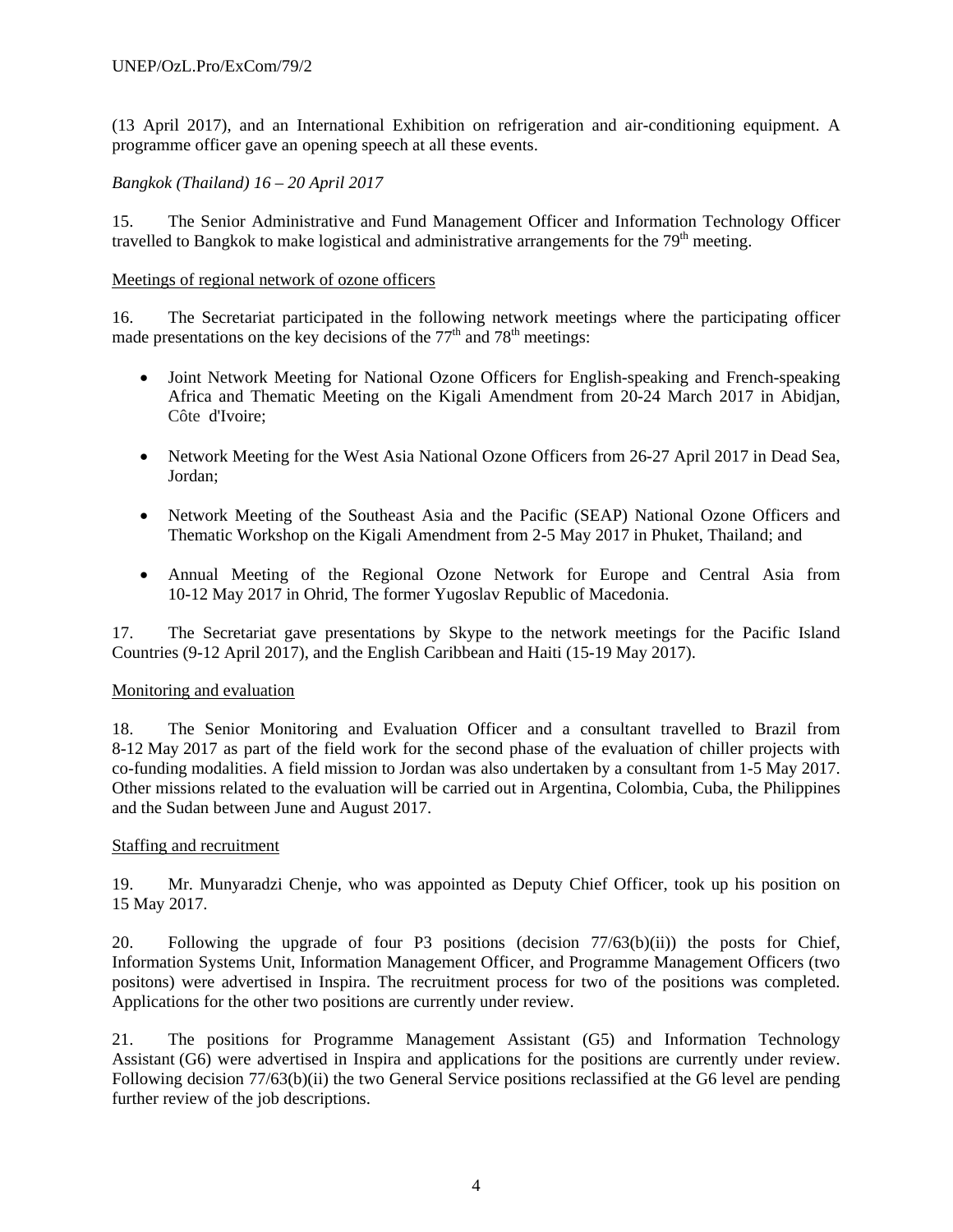# Staff development and training

22. The Human Resources Officer of UNON visited the Secretariat from 29-30 March 2017 to provide training for Hiring Managers and an information session on the United Nations mobility policy. The Safeguards Advisor of the Gender and Safeguards Unit, UN Environment, visited to the Secretariat on 12 April 2017 to provide staff with mandatory training on Safeguards Policy.<sup>10</sup> Staff also undertook a number of mandatory United Nations training courses.

## **Cooperation with Multilateral Environmental Agreements (MEAs) and other organizations**

#### *Secretariat of Climate and Clean Air Coalition to Reduce Short-Lived Climate Pollutants (CCAC)*

23. The Secretariat was invited to participate in CCAC's Scientific Advisory Panel workshop on "Metrics for Evaluating and Reporting on Black Carbon and Methane Interventions" which took place in Ottawa from 16-17 March 2017. A Senior Programme Officer attended the workshop where he described the data reporting mechanisms used in the Multilateral Fund, and highlighted the importance of institutional strengthening and role of national ozone units in the data reporting system, and the value of a common data reporting format to facilitate data comparison and analysis.

# *Climate Technology Centre and Network (CTCN)*

24. The Secretariat received an invitation to participate as Observer in the ninth meeting of the Advisory Board to the Climate Technology Centre and Network (CTCN), which was held in at UN Campus in Bonn from 3-5 April 2017.

## *Global Environment Facility*

25. The Secretariat provided comments on proposals for a HCFC phase-out projects for Belarus,<sup>11</sup> Kazakhstan<sup>12</sup>, Tajikistan,<sup>13</sup> and Uzbekistan,<sup>14</sup> which were under consideration by the GEF.

#### United Nations organizations

#### *Ozone Secretariat*

l

26. The Secretariat provided support and assistance to staff of the Ozone Secretariat and UNON conference services staff during their exploratory mission from 13-15 February 2017 in regard to the Montreal Protocol meetings to be held in Montreal in November 2017. The Secretariat assisted with the identifying suitable venues and facilitated discussions with Government officials from Canada and key ICAO staff.

27. In response to a request from the Ozone Secretariat, the Fund Secretariat provided comments on the Agenda of the workshop on the safety standards relevant to the safe use of low-GWP alternatives to

<sup>&</sup>lt;sup>10</sup> This policy incorporates Human Rights-Based Approach (HRBA), disclosure of project information to the public and safeguard stakeholder response mechanism. It will be also aligned with the UN Environment Policy and Strategy for Gender Equality and the Environment, Indigenous People Policy Guidance and Results-Based Management (RBM) perspectives.

<sup>&</sup>lt;sup>11</sup> Completion of the phase out of HCFCs consumption with support of low GWP technologies in Belarus, GEF project ID 6046

<sup>&</sup>lt;sup>12</sup> HCFC Phase-out in Kazakhstan through promotion of zero ODS low GWP energy efficient technologies, GEF project ID 6090

<sup>13</sup> Complete HCFC Phase-out in Tajikistan through Promotion of zero ODS low GWP Energy Efficient Technologies, GEF ID 6030

<sup>&</sup>lt;sup>14</sup> Complete HCFC Phase-out in Uzbekistan through Promotion of zero ODS low GWP Energy Efficient Technologies, GEF ID 6003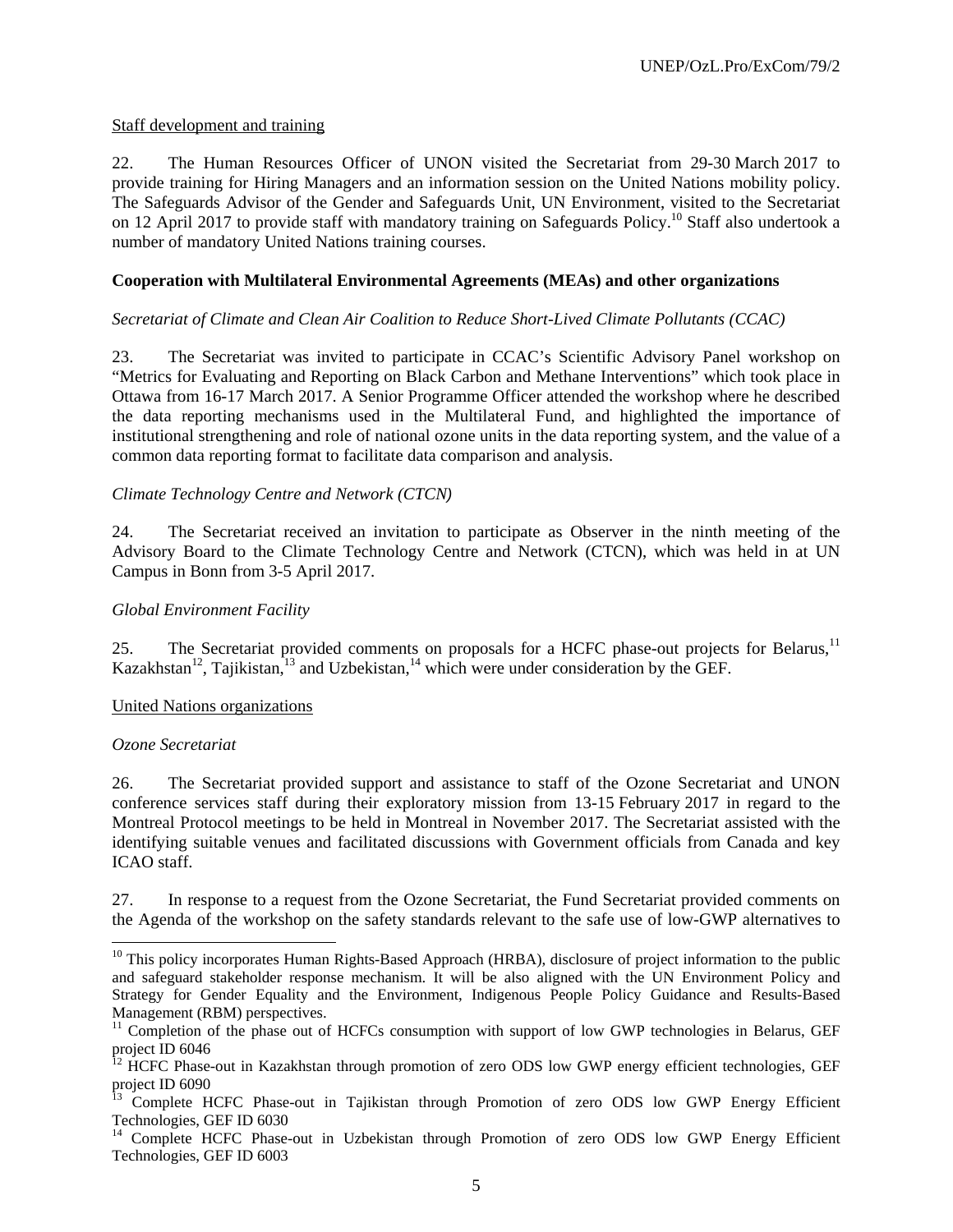HFCs, that would take place in Bangkok on 10 July 2017 back-to-back with the  $39<sup>th</sup>$  meeting of the Open-ended Working Group.

#### Other governmental organizations

#### *Lawrence Berkeley National Laboratory*

28. Following a request from the Lawrence Berkeley National Laboratory the Secretariat provided comments on the draft report on opportunities and risks of efficiency improvement and refrigerant transition in room air-conditioning.

#### Celebration of Montreal 375

29. To mark Montreal's 375<sup>th</sup> anniversary, Montreal's international environmental organizations, including the Commission for Environmental Cooperation, the Secretariat of the Convention on Biological Diversity, Future Earth, the International Civil Aviation Organization, and the Secretariat of the Multilateral Fund organized an event at Montreal's Botanical Garden. Staff from the Secretariat attended and the Chief Officer, along with the heads of the other organizations, gave a short speech.

#### **Visit of delegation of the Government of Austria**

30. His Excellency Andrä Rupprechter, the Federal Minister of Agriculture, Forestry, Environment and Water Management, paid a courtesy visit to the Secretariat's offices on 13 April 2017. The Chief Officer provided some general information on the Multilateral Fund including the replenishment of the Fund at the Twenty-ninth Meeting of the Parties in November 2017.